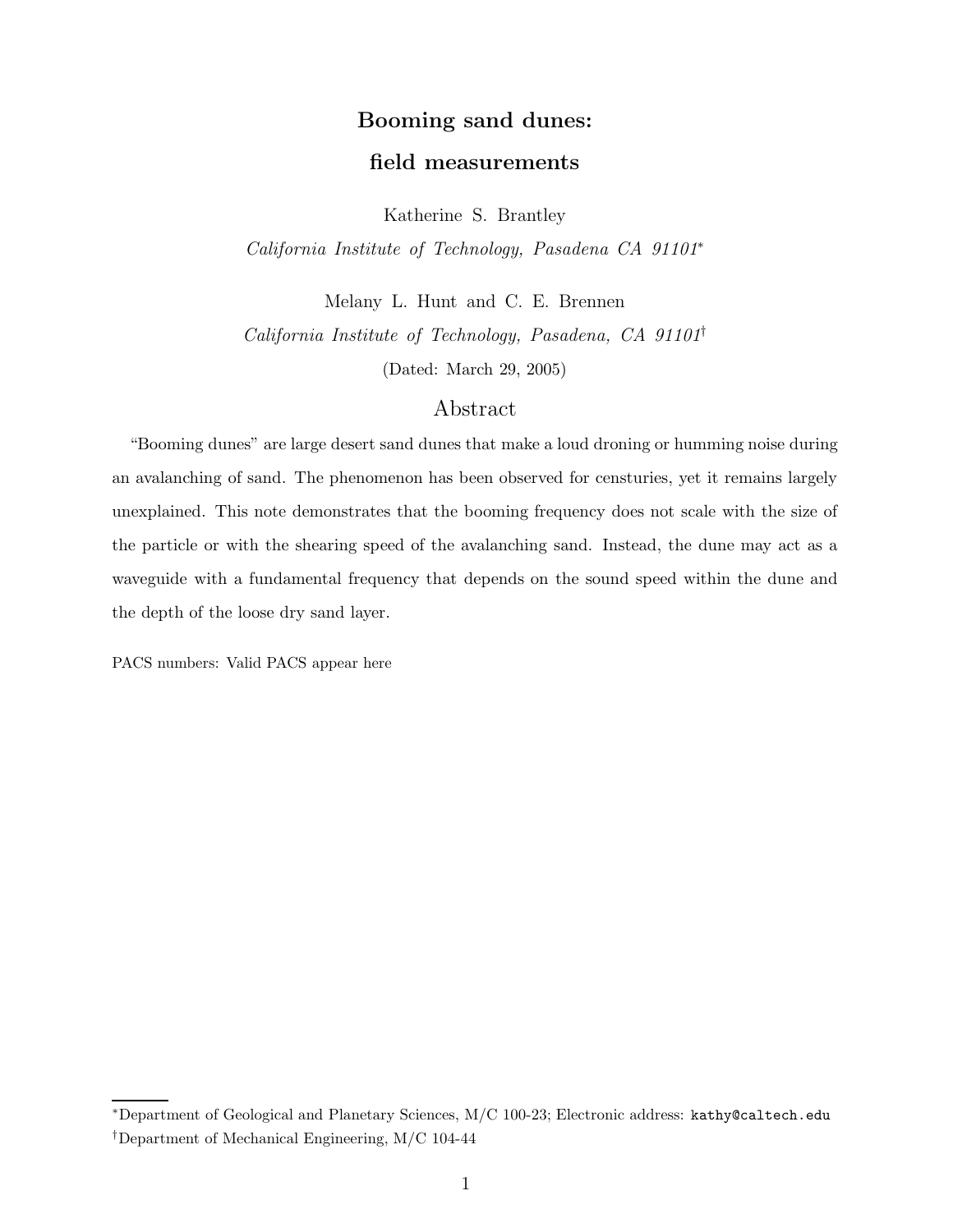## I. INTRODUCTION

At approximately 30 large sand dunes around the world, sand avalanches cause a loud droning or "booming" sound [1], [2], [3], [4], [5], [6], [7], [8], [9], [10], [11], [12], [13]. The sound is remarkable because it is not composed of many frequencies; it consists of a single dominant audible frequency plus several higher harmonics. The sound can be heard after a naturally occurring slumping event or when triggered by forcing sand down the leeward face of a large dune. In some cases, the dune will continue to boom and vibrate even after the sand and the sliders have come to rest. This study hows that the frequency of the booming ranges from 75 to 110 Hz, fluctuates during a single booming event, and varies between desert locations and with the time of year. This sound differs from the 1000 Hz "squeaking" or "singing" sounds that beach sands can make  $[2]$ ,  $[1]$ ,  $[5]$ ,  $[6]$ ,  $[7]$ ,  $[8]$ .

Historical literature, scientific writings, and contemporary fiction all mention this phenomenon  $[2]$ ,  $[1]$ ,  $[3]$ ,  $[4]$ ,  $[10]$ ,  $[11]$ . Recent review articles  $[1]$ ,  $[3]$ ,  $[4]$  suggest that the cause of the booming sound is still unclear. Several theories suggest that the dunes' frequency is a function of their grain size. Poynting and Thomson's 1909 physics textbook proposes that the frequency is related inversely to the time required to pass between successive collisions of individual grains  $[12]$ . Using a shear speed U and particle diameter D results in a frequency proportional to  $\frac{U}{D}$ ; for 0.3 mm grains and speeds of the order of 30 cm/sec this relation yields frequencies of the right magnitude. Bagnold [14], [6] provides a similar argument based on shearing and dilation, and finds that the frequency should vary as  $\sqrt{\frac{g}{D}}$ , where g is the acceleration of gravity. The recent work of Andreotti also argues that frequency is controlled by the shear rate inside the sand avalanche and that the frequency scales with  $\sqrt{\frac{g}{D}}$  [13].

Several studies have called into question the dependency of the frequency on the particle diameter ([7], [4], [3]) because of inconsistencies in experiments and observations. Moreover, the shearing mechanism does not explain why the booming phenomena only occur in certain locations. This letter presents field measurements of the booming phenomena (acoustic and seismic spectra, and size distribution measurements) that suggest that the shearing mechanism may not be the only component of the booming behavior. Instead, the physical features of the sand dune plus the characteristics of the shearing on the surface may contribute to a waveguide phenomena that results in a resonance at a characteristic frequency.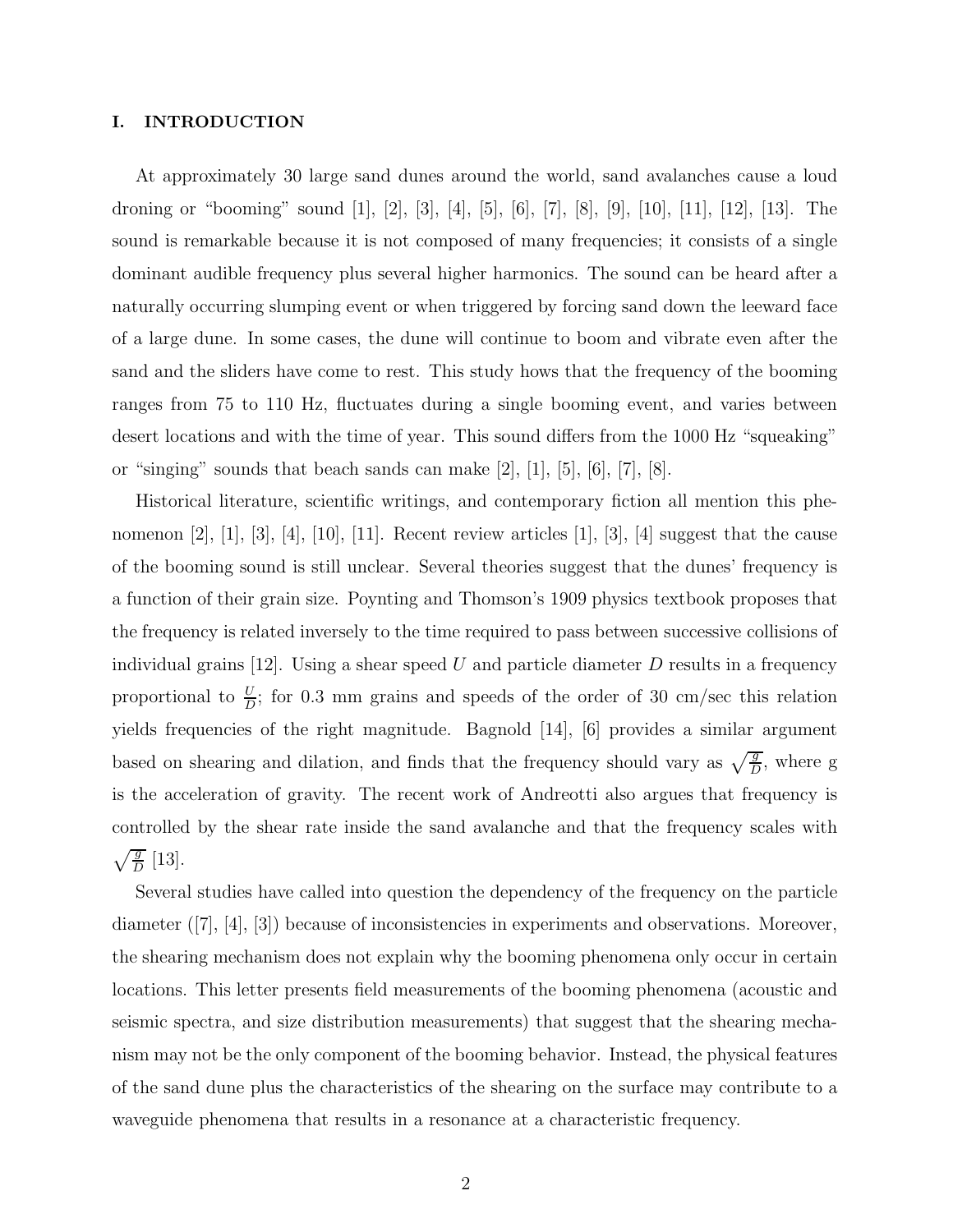| TABLE I: A list of dunes visited in this study along with dune height, indication of booming and |
|--------------------------------------------------------------------------------------------------|
| burping, and average particle diameter and logarithmic standard deviation. Multiple samples were |
| taken; data for the smallest and largest diameter are given.                                     |

| Location                                   | Height      | Boom?          | Burp? | ${\cal D}_m$ | S        | f   |
|--------------------------------------------|-------------|----------------|-------|--------------|----------|-----|
|                                            | $\mathbf m$ |                |       | mm           |          | Hz  |
| Eureka Dunes, Death Valley NP, CA          | 215         | Yes            | Yes   | 0.24         | 1.26     | 79  |
|                                            |             |                |       | 0.31         | 1.30     |     |
| Kelso Dunes, Mojave Nat'l Preserve, CA     | 200         | Yes            | Yes   | 0.20         | 0.30     | 100 |
|                                            |             |                |       | 1.29         | 1.25     |     |
| Dumont Dunes, near Baker, CA               | 140         | Yes            | Yes   | 0.18         | 1.30     | 87  |
|                                            |             |                |       | 0.23         | $1.30\,$ |     |
|                                            | 65          | Yes            | Yes   | 0.19         | 1.30     | 82  |
|                                            | 30          | $\rm No$       | Yes   | 0.20         | 1.38     |     |
| Big Dune, near Beatty, NV                  | 100         | Yes            | Yes   | 0.25         | 1.33     | 92  |
|                                            |             |                |       | 0.30         | $1.39\,$ |     |
| Mesquite Valley Dunes, Death Valley NP, CA | 60          | N <sub>o</sub> | Yes   | 0.22         | 1.39     |     |
|                                            |             |                |       | 0.23         | 1.34     |     |
| Coral Pink Sand Dunes, near Kanab, UT      | $30\,$      | No             | Yes   | 0.21         | 1.24     |     |
|                                            |             |                |       | 0.25         | 1.27     |     |

Data comes from six dunes in the southwestern United States (table 1). At all of these sites, the dune had a predominantly windward face with a shallow slope and a steep slip or leeward face pitched near the sand's angle of repose. At Kelso, Eureka, Big Dune, and the two largest dunes studied at Dumont, the sand dunes boomed (produce an audible sustained sound that can last for up to one minute) after initiating a slide near the top of the leeward dune (see sketch in figure 1). The smaller Mesquite Valley Dunes, Coral Pink Sand Dunes, and the 30-m dune at Dumont did not boom; nor did the windward faces of any of the six dunes. All sites were visited during the hot summer months of 2002-04. We made additional visits to Dumont Dunes during wetter times of the year, but discovered that recent rain can diminish and even silence the booming effect.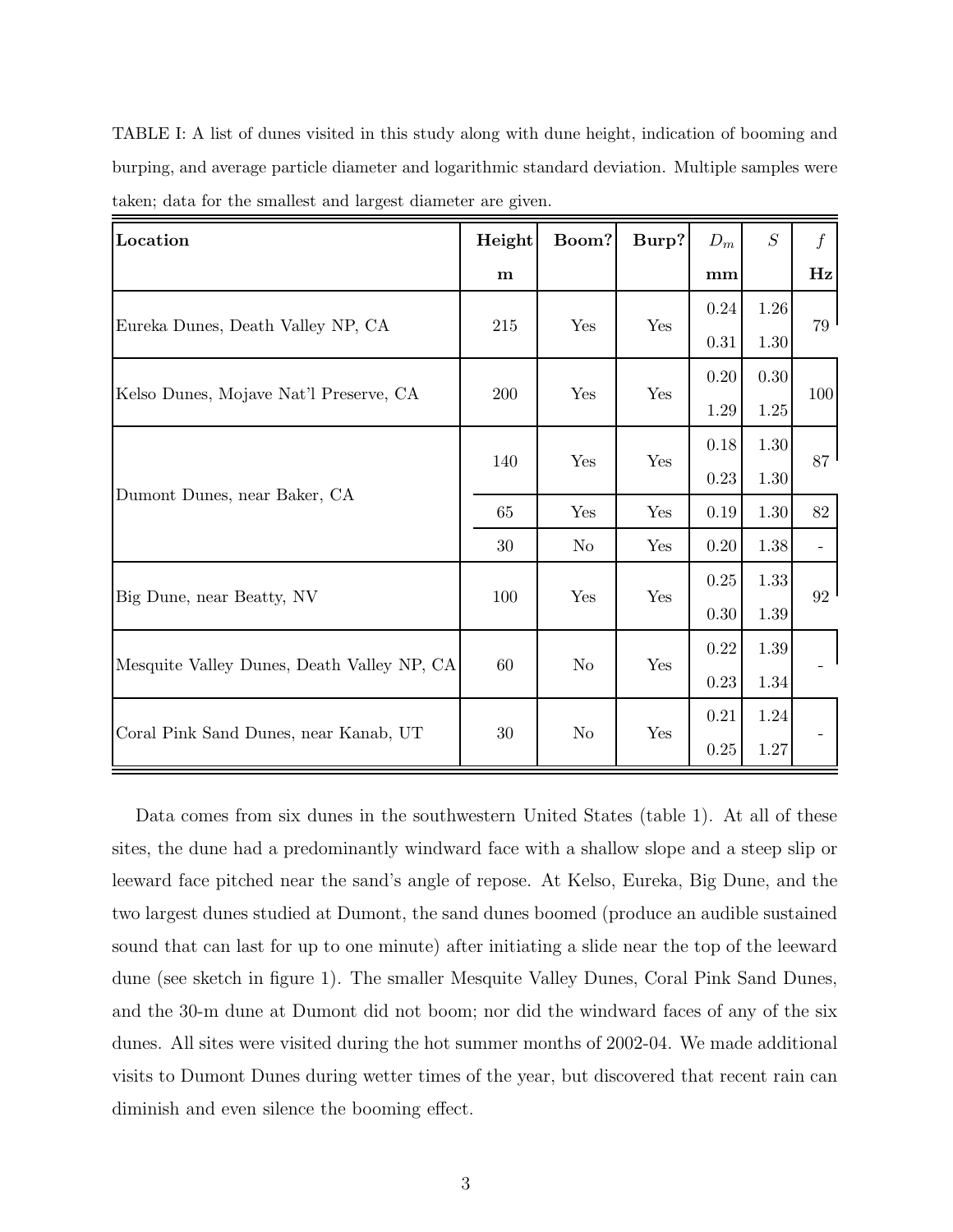

FIG. 1: Sketch of a large transverse dune. Booming events occur when sand slumps on the leeward face.



FIG. 2: Fourier analyses of ∼ 15 second air microphone recordings.

A high-quality low-frequency microphone captured the airborne sound of the booming at each location. Figure 2 presents sample Fourier analyses of the acoustic spectra for booming events at several locations. Each spectrum is obtained from approximately 15 seconds of recorded acoustic data and clearly shows a dominant peak and several higher harmonics. The frequency of the first peak is given in table 1. Sliding events repeated on a neighboring section of the dune on the same day produce nearly identical spectra. However, in repeated trips to Dumont Dunes the frequencies of the spectral peaks shifted by approximately 10-15 Hz.

Samples of sand taken from various positions on each of the six dunes reveal another unique acoustic property of the sand: shaking sand from the crest of a booming dune in a small jar produces a "burping" sound. Burping spectra differ from booming spectra; they feature a broader distribution of frequencies and are centered around 200 Hz, not 80 Hz. At Mesquite Valley Dunes and the Coral Pink Sand Dunes, the dunes did not boom; however,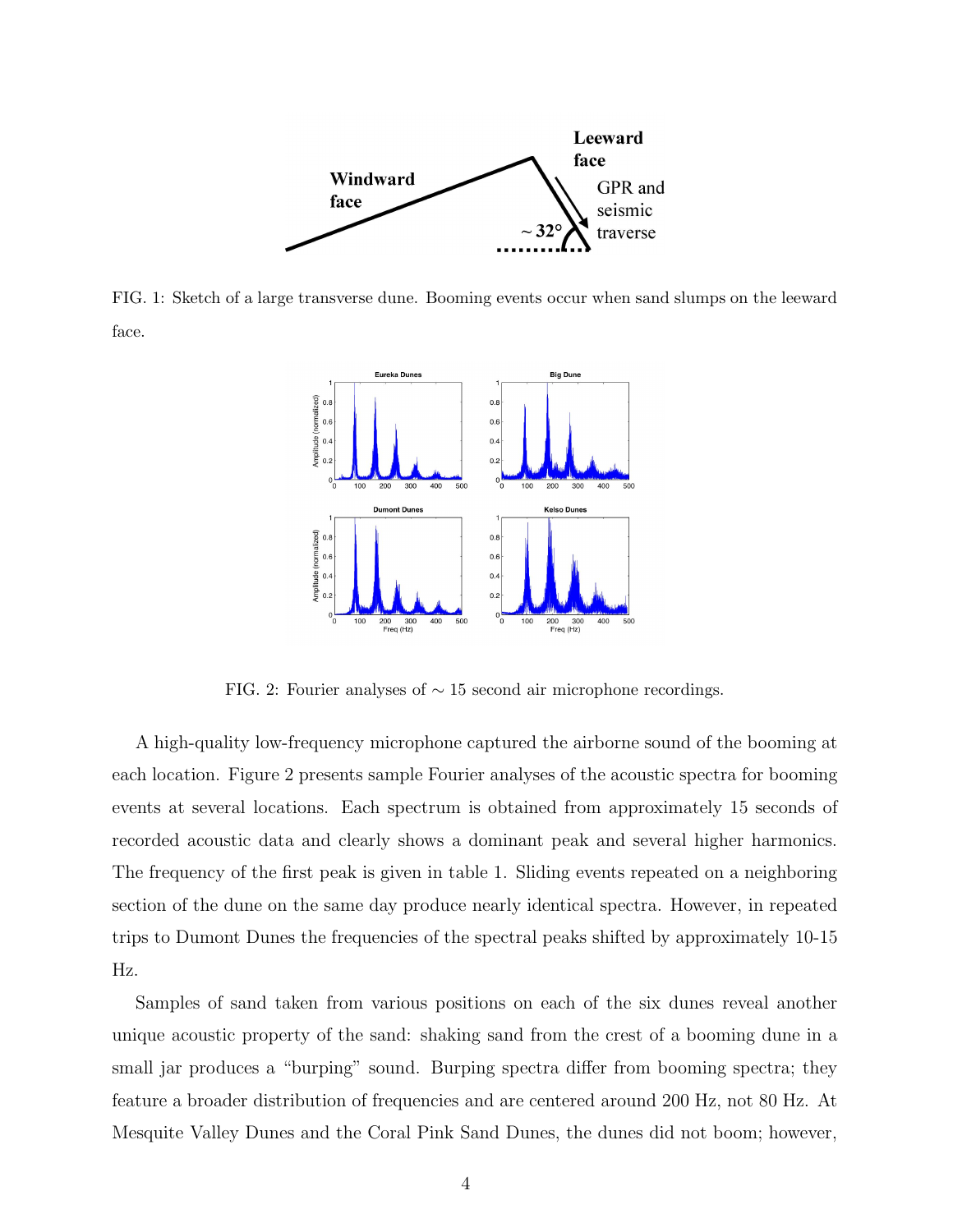

FIG. 3: Size distribution (standard deviation vs average diameter) of sand. The non-burping dune sand was taken from the dune base.

jar tests showed that the sand does burp. Sand from the base of some, but not all, booming dunes burps.

The size distribution and sphericity sand samples were also measured. The mean diameters and logarithmic standard deviation are shown in figure 3; the data is also listed in table 1. Although the average particle diameter varies between locations, the standard deviation remains approximately the same. Figure 3 also includes data from the non-burping samples taken from the base of the dunes; the non-burping samples exhibit a larger variation in particle diameter than the burping samples. This result is consistent with other observations of dune sand [2], [1], [7], [8], [9]. The narrow distribution of particle sizes near the crest of the dune is the result of aeolian selection; the wind carries fine particles to the crests of the dunes, but leaves larger, heavier particles behind. Figure 3 also includes data from laboratory sand made from crushed rock. Although the size distribution of the laboratory sand is similar to that for the burping dune sand, the laboratory sand does not burp when shaken.

Burping and silent sands exhibit nearly identical sphericity. Digital optical micrographs were used to measure the ratio of the major to minor axes of about 100 grains per sample. Burping sands exhibit a ratio of  $0.75 \pm 0.01$ , statistically idential to non-burping sands' ratio of  $0.73 \pm 0.02$ .

Geophone recordings provided a local measurement of the seismic vibrations within the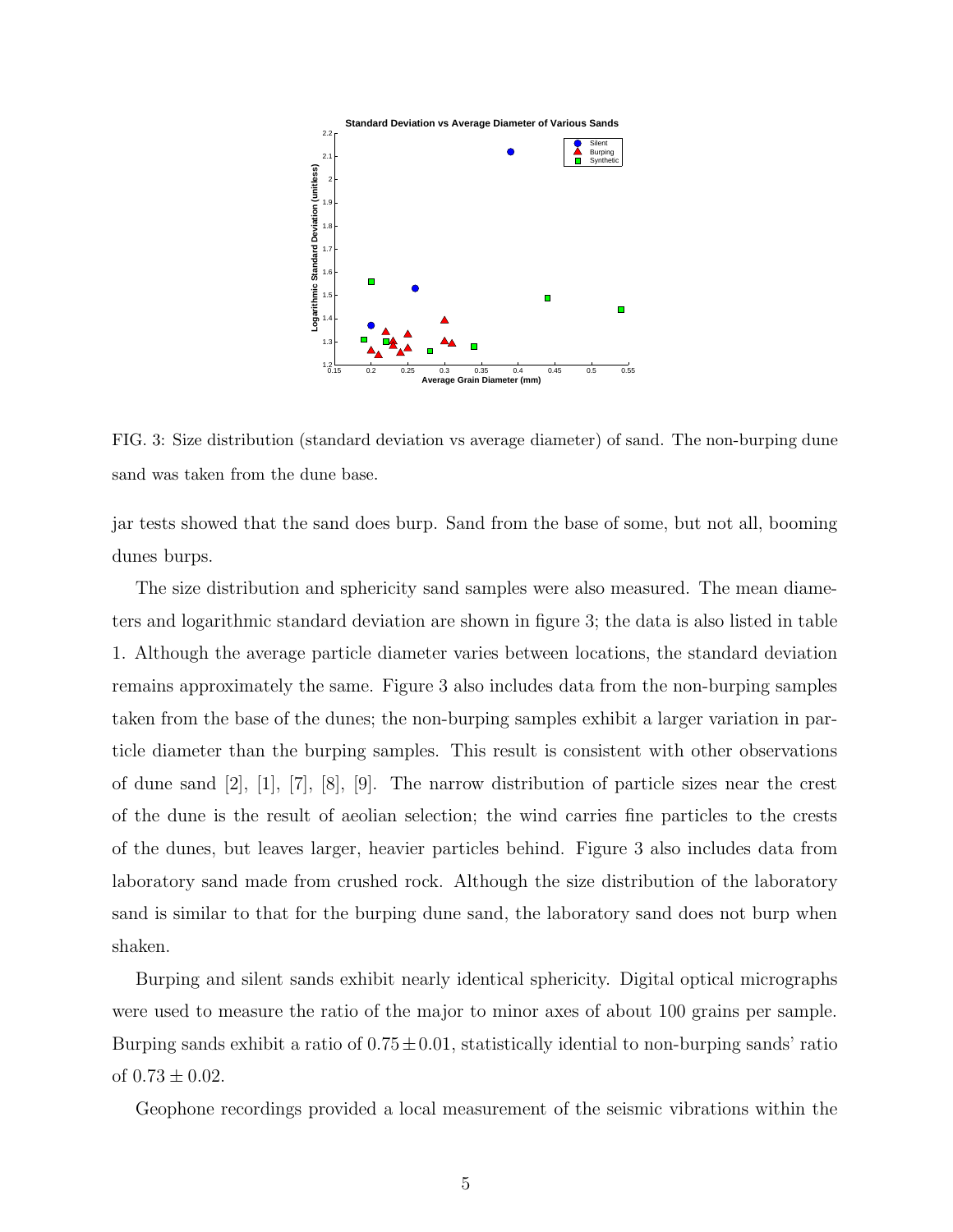

FIG. 4: Spectra of 2.5-second clips of a booming event at Dumont Dunes show that the frequency of the booming changes over the duration of a slide.

dune. The GeoSpace GS20-DX geophones employed in this study have a sensitivity of 0.2  $V/(cm/s)$  for vibrational frequencies from 15 to 500 Hz. The geophone sensor is approximately 3 cm by 3 cm and is mounted in a case with 7 cm mounting spikes that couple the geophone to the sand. The geophone was placed flush with the surface of the sand either inside or outside the slide region. A Fourier analysis of the geophone signal approximately matched the acoustic spectra up to 500 Hz but showed less power at the higher harmonic peaks. Figure 6 presents a spectral analysis for 2.5-second increments from a geophone at Dumont Dunes. Clearly, the dominant frequency is not constant with time.

These observations are similar to, and consistent with, previously published data. Haff [2], [1] reported a booming frequency from 92 to 96 Hz at Kelso Dunes and an average sand diameter of 0.24 mm. Criswell et al [7] reported frequencies of 50-80 at Sand Mountain (near Fallon, NV; height 125 m) using both a microphone and a geophone, and an average diameter of 0.309 mm. However, Criswell et al did not measure a sustained tone caused by a sand avalanche; instead, they generated sounds less than one second in duration by digging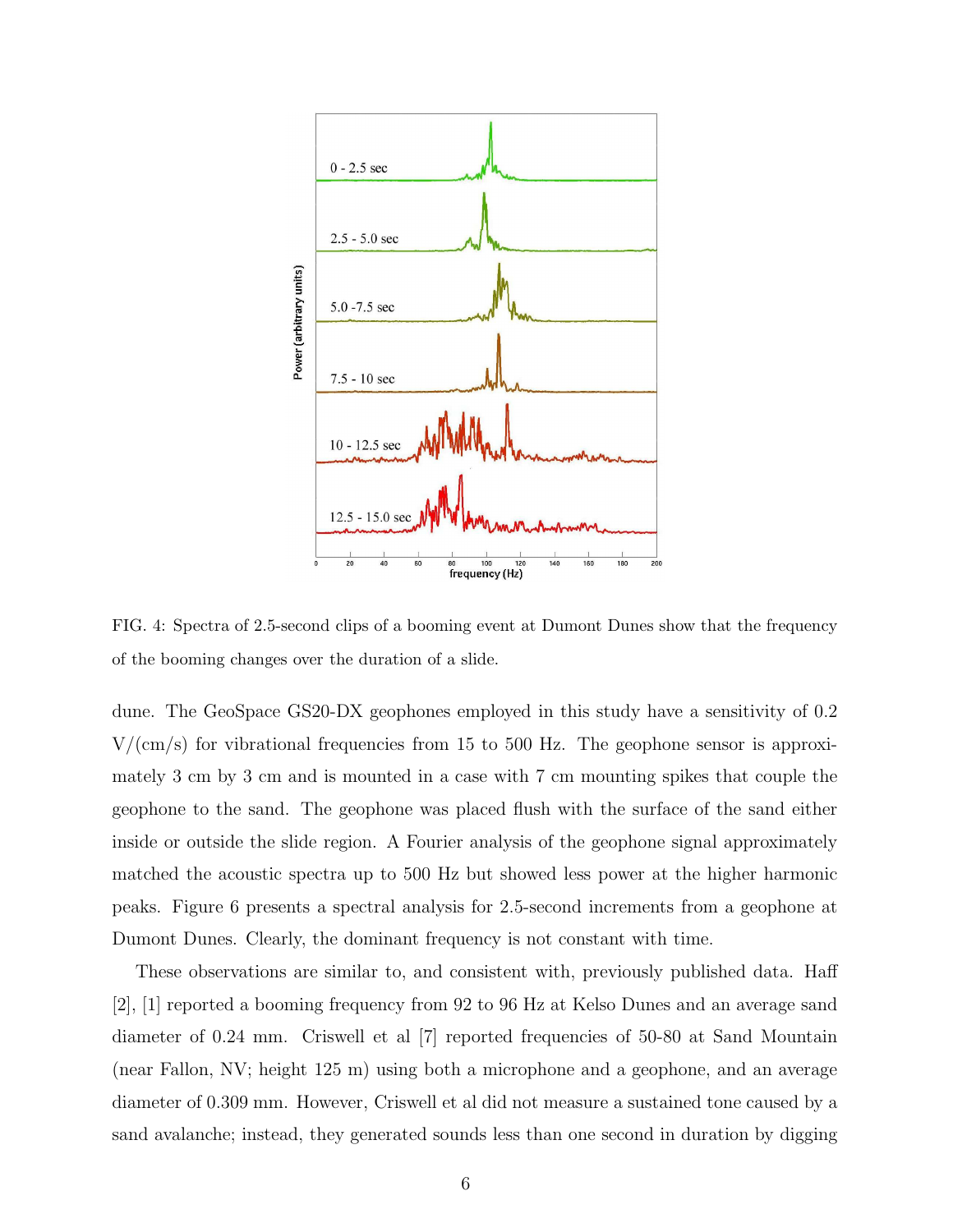in the sand with a shovel or by hand. Humphries [9] reported aural estimates of frequencies from 50-100 Hz during a slumping event at Korizo in the Saharan desert (height 100 m) and an average diameter of 0.260 mm. Andreotti [13] reported frequencies of 100 Hz from desert coastal barcan dunes in Morocco and an average diameter 0.18 mm.

The data presented above render several previous explanations of the booming phenomena inadequate. First, we observe no link between booming frequency and particle size. Second, previous analyses suggest that the frequency is related to the speed of the moving sand. However, we observe that dunes continue to boom even after the sand avalanche has visually ceased, and using geophones we observed the booming vibrations outside the region in which sliding occurred; therefore, the speed of the sand cannot be directly responsible for the booming frequency. Finally, a physical model of the booming phenomena should facilitate an explanation for why booming only occurs at certain dunes. Clearly, a time scale besides the local shear rate determined by the grain size is governing the booming frequency. We investigated several other parameters that could affect the frequency.

First, we used an array of geophones to measure the speed of propagation of a pulse within the dune. We planted a series of 24 geophones 1.5 m apart along a line descending down the leeward face of the dune. The geophones measured the arrival time of pressure waves generated by hitting a hammer against metal plate resting on the surface of the dune. The average speed of propagation c was found to be  $c = 210 \pm 20$  m/sec (the variation was estimated by averaging the measurement for several impulse locations). This speed is consistent with laboratory measurements of wave speed [15].

Second, we used ground penetrating radar (GPR) to examine the subsurface features of the dune. GPR images the structure of the dune by transmitting a radar signal from a source at the surface of the dune and measuring the time for the reflected signal to return to the detector at the surface. As such, GPR detects changes in the dielectric properties of the subsurface sand that result from the presence of water or subsurface bedding ([13], [16]). A segment of the GPR image downstream from the crest is shown in figure 5. Using the twoway-travel time (100 nsec) and an estimate of the wave propagation velocity  $(1.5x10^{-8}\frac{m}{sec})$ based on a relative permittivity of 4 for dry sand [9], the depth of the entire image is 7.5 m; the region of signal reflection extends from approximately 1.3. to 2.7 m below the surface and run approximately parallel to the surface. Note the inclincation of the leeward face is at an angle of 32 degrees to the horizontal.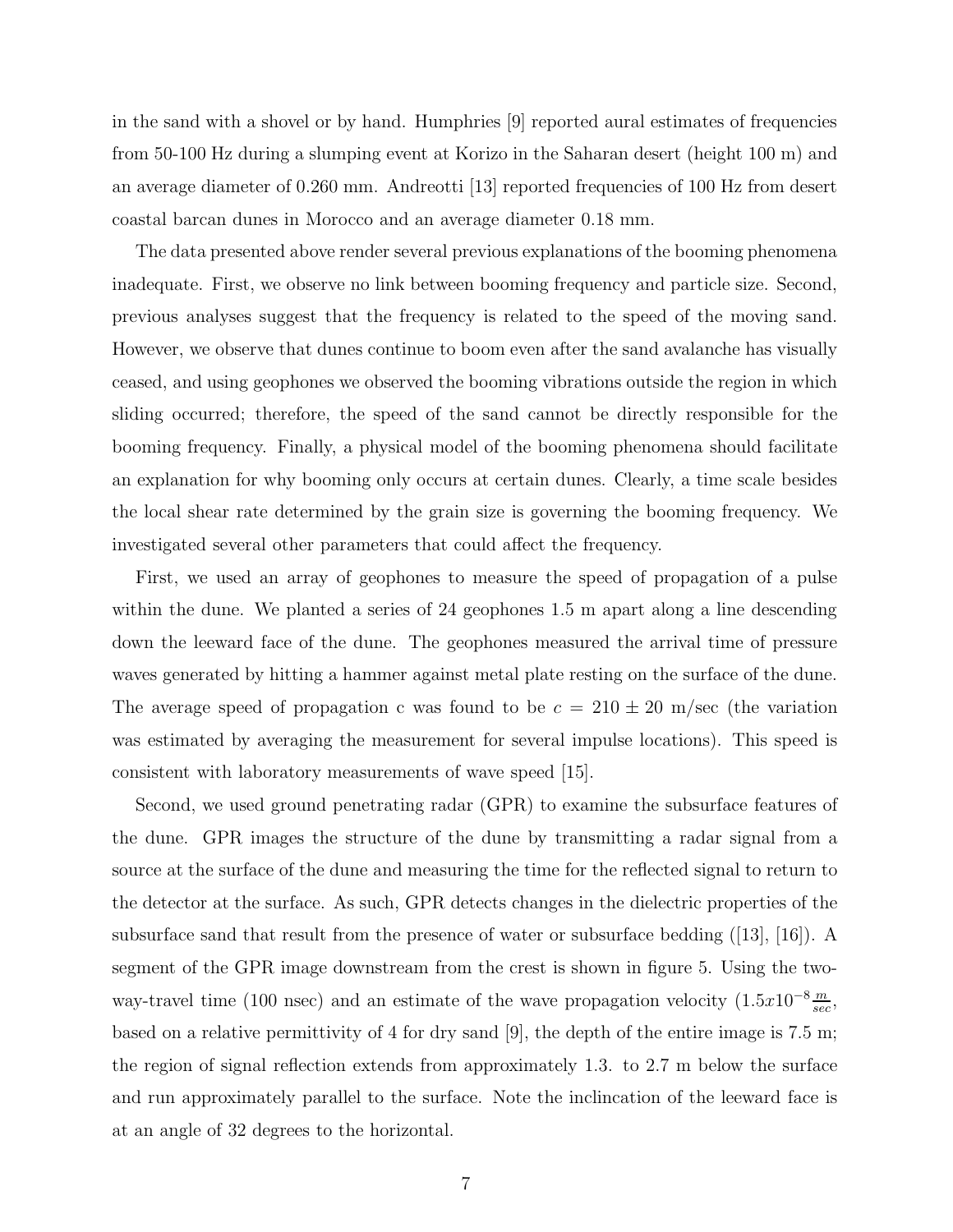

FIG. 5: Ground penetrating radar images (400 MHz) taken at Dumont Dunes, May 2003, on the leeward side of the dune between 42 and 54 feet from the crest. The sand surface is marked with the black line. The dark/white regions indicate a significant reflection of the radar wave.

Although the dunes are exposed to the desert temperatures, sand is a good thermal insulator and stable temperatures at moderate depths help to decrease the evaporation rate [17]. The reflection of the radar signal at a certain depth,  $l$ , may also imply a reflection of the acoustic signal at the same interface. This interface would create a wave-guide that would resonate at a frequency given by  $f \sim \frac{c}{l}$  $\frac{c}{l}$ . Given our estimates of  $c \approx 200$  m/sec and  $l \approx 2$  m, the expected resonant frequency is of order 100 Hz – close to the observed frequency.

The depth l may vary due to changes in yearly rainfall, variations in the air temperature and humidity, as well as changes in the wind direction and speed; the sound speed may also fluctuate due to changes in humidity. These variations would explain the observed seasonal variation in booming frequency. The two dunes that did not boom, Mesquite Valley and Coral Pink Sand Dunes, could be silent because they contained water at shallow depths (as evidenced by vegetation); however, these dunes were also shorter than any of the others, which would reduce the potential for a waveguide of significant length.

Scientific literature has left the booming phenomenon that occurs at desert dunes around the world largely unexplained. This study demonstrates that the characteristic booming frequency does not depend on the average size of a sand grain, nor on the average speed of the avalanching sand. Instead, evidence suggests a waveguide mechanism that depends on the subsurface dune features, including the average sound speed and the average depth of the reflected signal.